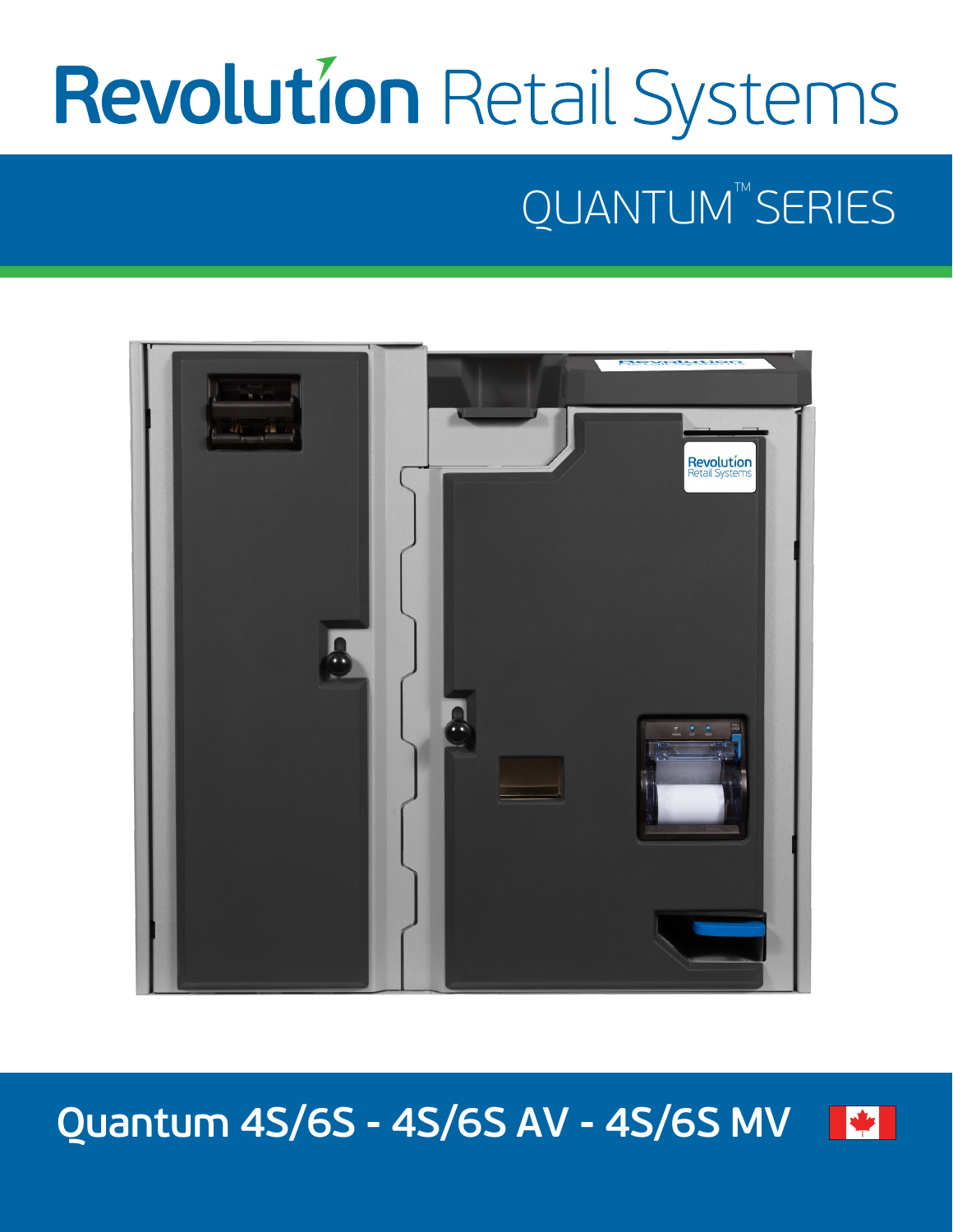## QUANTUM<sup>™</sup>SERIES



Quantum 4S/6S





Quantum 4S/6S AV Quantum 4S/6S MV

#### HARDWARE FEATURES:

- 10" Touch Screen Color Display
- Closed Loop Architecture of Notes
- Recycle and Lockable Deposit Cassettes
- "Fitness Sort" on Recycled Notes
- Flexible Note Orientation (Not Required to Separate or Face Notes)
- Scalable Platform
- Continuous 24/7 Monitoring
- Vault UL 291 Business Hours Rated
- UPS Included
- Optional Integrated Biometrics
- Integrated Printer
- Optional Integrated Barcode Scanner
- Integrated Drop Chute

#### FEATURE CAPABILITY:

- Ability to Integrate with POS System
- Same Day Credit on Deposit (Provisional Credit)

### SOFTWARE FEATURES:

- PCI Compliant
- REACHTM Remote Monitoring Solutions for Tech Support
- Real Time Cash Level Monitoring
- Scalable Cluster Format
- Reporting Standard or Custom
- Lane and/or Clerk Accountability
- Tills Automatically Traced to a Specific User
- Multiple Tills per Register/Lane
- Configurable User Permission Levels for Machine Access
- Multiple User Authentication Schemes (Log-in and PIN, or Biometrics)
- Automatic Prompting of Periodic Password Changes
- Guided Deposit Preparation: Automatically Calculates and Moves Deposit to Courier Cassette
- Automatic End of Day Reporting
- Courier Specific Log-In Menu
- Video Troubleshooting Tips
- Video Guidance for System Operation

## **Revolution Retail Systems**

Revolution Retail Systems LLC | 1400 Valwood Parkway, Suite 100 | Carrollton, TX 75006 | Tel: 469.317.2910 | 855.616.3827 | Fax: 469.364.3856 © January 2022 Revolution Retail Systems LLC | www.rrs360.com | Email: revolutionsales@rrs360.com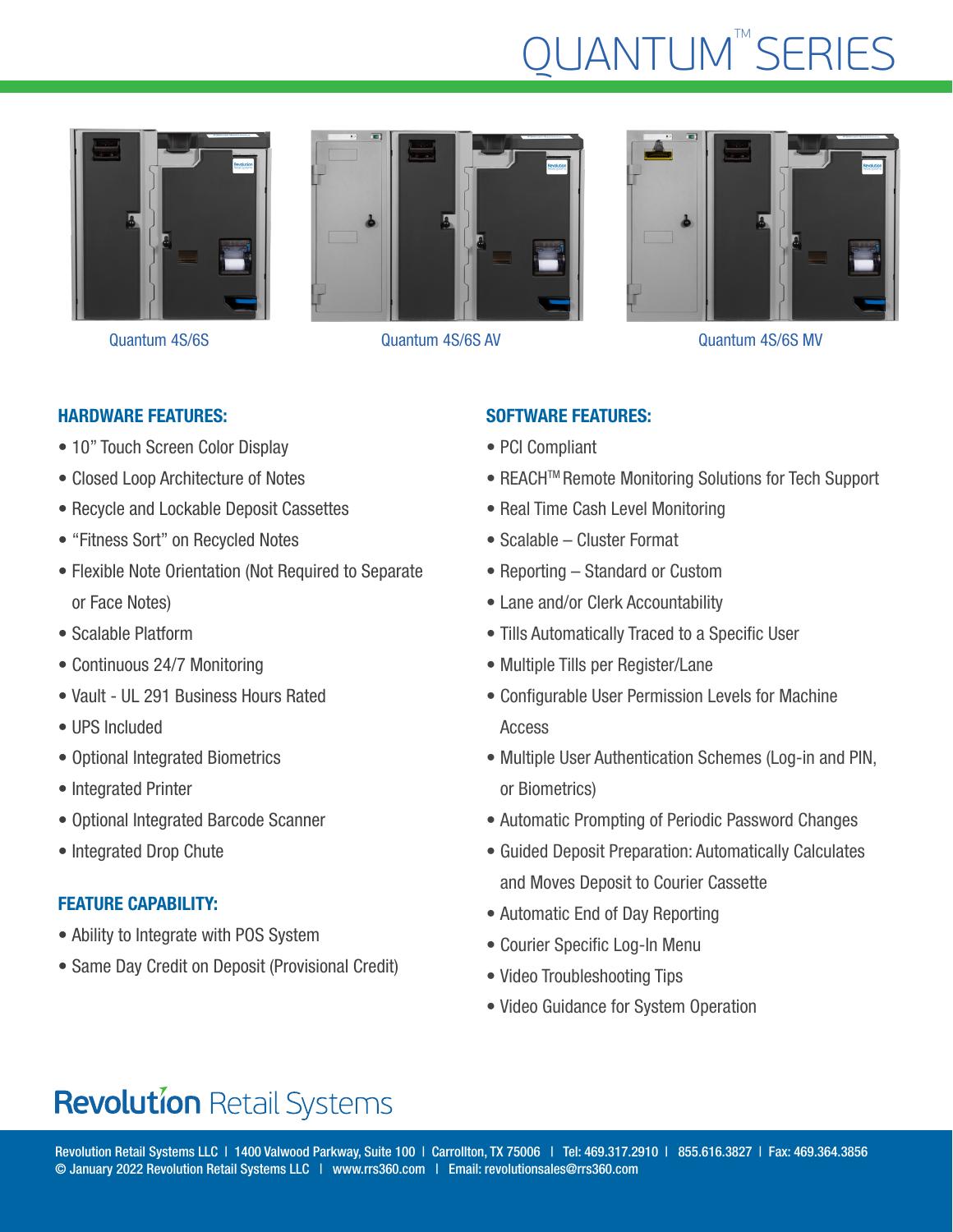## QUANTUM<sup>™</sup>SERIES

### **SPECIFICATIONS**

| <b>Physical Characteristics</b><br>(nominal): | <b>Quantum 4S</b>    | <b>Quantum 4S AV</b> | <b>Quantum 4S MV</b> | <b>Quantum 6S</b>    | <b>Quantum 6S AV</b> | <b>Quantum 6S MV</b> |
|-----------------------------------------------|----------------------|----------------------|----------------------|----------------------|----------------------|----------------------|
| Height                                        | 30.8" (781 mm)       | 30.8" (781 mm)       | 30.8" (781 mm)       | 30.8" (781 mm)       | 30.8" (781 mm)       | 30.8" (781 mm)       |
| Width                                         | 32.0" (813 mm)       | 44.0" (1,118 mm)     | 44.0" (1,118 mm)     | 32.0" (813 mm)       | 44.0" (1,118 mm)     | 44.0" (1,118 mm)     |
| Depth (install depth)                         | 24.1"(611 mm)        | 24.1"(611 mm)        | 24.1"(611 mm)        | 24.1"(611 mm)        | 24.1"(611 mm)        | 24.1"(611 mm)        |
| Weight (empty)                                | 575 lbs<br>(261 kg)  | 875 lbs<br>(397 kg)  | 875 lbs<br>(397 kg)  | 575 lbs<br>(261 kg)  | 875 lbs<br>(397 kg)  | 875 lbs<br>(397 kg)  |
| <b>Device Configuration:</b>                  |                      |                      |                      |                      |                      |                      |
| <b>Standard Recycling Cassettes</b>           | 4                    | 4                    | 4                    | 6                    | 6                    | 6                    |
| Dispense/Refill Cassettes                     | $\overline{c}$       | $\overline{c}$       | $\overline{c}$       | 1                    | 1                    | 1                    |
| Deposit Cassette 1                            | $\mathbf{1}$         | 1                    | 1                    | 1                    | 1                    | 1                    |
| Deposit Cassette 2                            | $\boldsymbol{0}$     | 0                    | 1                    | 0                    | $\boldsymbol{0}$     | 1                    |
| Notes:                                        |                      |                      |                      |                      |                      |                      |
| Capacity per Cassette (max)*:                 |                      |                      |                      |                      |                      |                      |
| <b>Standard Recycle Cassette</b>              | 60 notes             | 60 notes             | 60 notes             | 60 notes             | 60 notes             | 60 notes             |
| Dispense/Refill Cassette                      | 300 notes            | 300 notes            | 300 notes            | 300 notes            | 300 notes            | 300 notes            |
| Deposit Cassette 1                            | 1,500 notes          | 1,500 notes          | 1,500 notes          | 1,500 notes          | 1,500 notes          | 1,500 notes          |
| Deposit Cassette 2                            |                      |                      | 2,200 notes          |                      |                      | 2.200 notes          |
| <b>Total Capacity of Notes</b>                | 2,340 notes          | 2,340 notes          | 4.540 notes          | 2,160 notes          | 2,160 notes          | 4,360 notes          |
| Processing Speed In or Out                    | 3                    | 3                    | 3                    | 3                    | 3                    | 3                    |
| (max)                                         | notes/sec            | notes/sec            | notes/sec            | notes/sec            | notes/sec            | notes/sec            |
| Recycling Capability (max)                    | (4)<br>denominations | (4)<br>denominations | (4)<br>denominations | (6)<br>denominations | (6)<br>denominations | (6)<br>denominations |
| Coin:                                         |                      |                      |                      |                      |                      |                      |
| <b>Recycle Modules</b>                        | 4                    | 4                    | 4                    | 4                    | 4                    | 4                    |
| <b>Capacity by Denomination (max):</b>        |                      |                      |                      |                      |                      |                      |
| • Nickels                                     | 1,850                | 1,850                | 1,850                | 1,850                | 1,850                | 1,850                |
| • Dimes                                       | 4,000                | 4,000                | 4,000                | 4,000                | 4,000                | 4,000                |
| • Quarters                                    | 1,700                | 1,700                | 1,700                | 1,700                | 1,700                | 1,700                |
| • Loonies                                     | 1,100                | 1,100                | 1,100                | 1,100                | 1,100                | 1,100                |
| • Toonies                                     | 900                  | 900                  | 900                  | 900                  | 900                  | 900                  |
| <b>Total Coin Capacity (max)</b>              | 9,550                | 9,550                | 9,550                | 9,550                | 9,550                | 9,550                |
| Coin Processing Speed In<br>(up to)           | 700 coin/min         | 700 coin/min         | 700 coin/min         | 700 coin/min         | 700 coin/min         | 700 coin/min         |
| Coin processing Speed Out<br>(up to)          | 16 coin/sec          | 16 coin/sec          | 16 coin/sec          | 16 coin/sec          | 16 coin/sec          | 16 coin/sec          |
| Accepts Up To                                 | (6)<br>denominations | (6)<br>denominations | (6)<br>denominations | (6)<br>denominations | (6)<br>denominations | (6)<br>denominations |
| Recycle Up To                                 | (4)<br>denominations | (4)<br>denominations | (4)<br>denominations | (4)<br>denominations | (4)<br>denominations | (4)<br>denominations |

### **Revolution Retail Systems**

Revolution Retail Systems LLC | 1400 Valwood Parkway, Suite 100 | Carrollton, TX 75006 | Tel: 469.317.2910 | 855.616.3827 | Fax: 469.364.3856 © January 2022 Revolution Retail Systems LLC | www.rrs360.com | Email: revolutionsales@rrs360.com